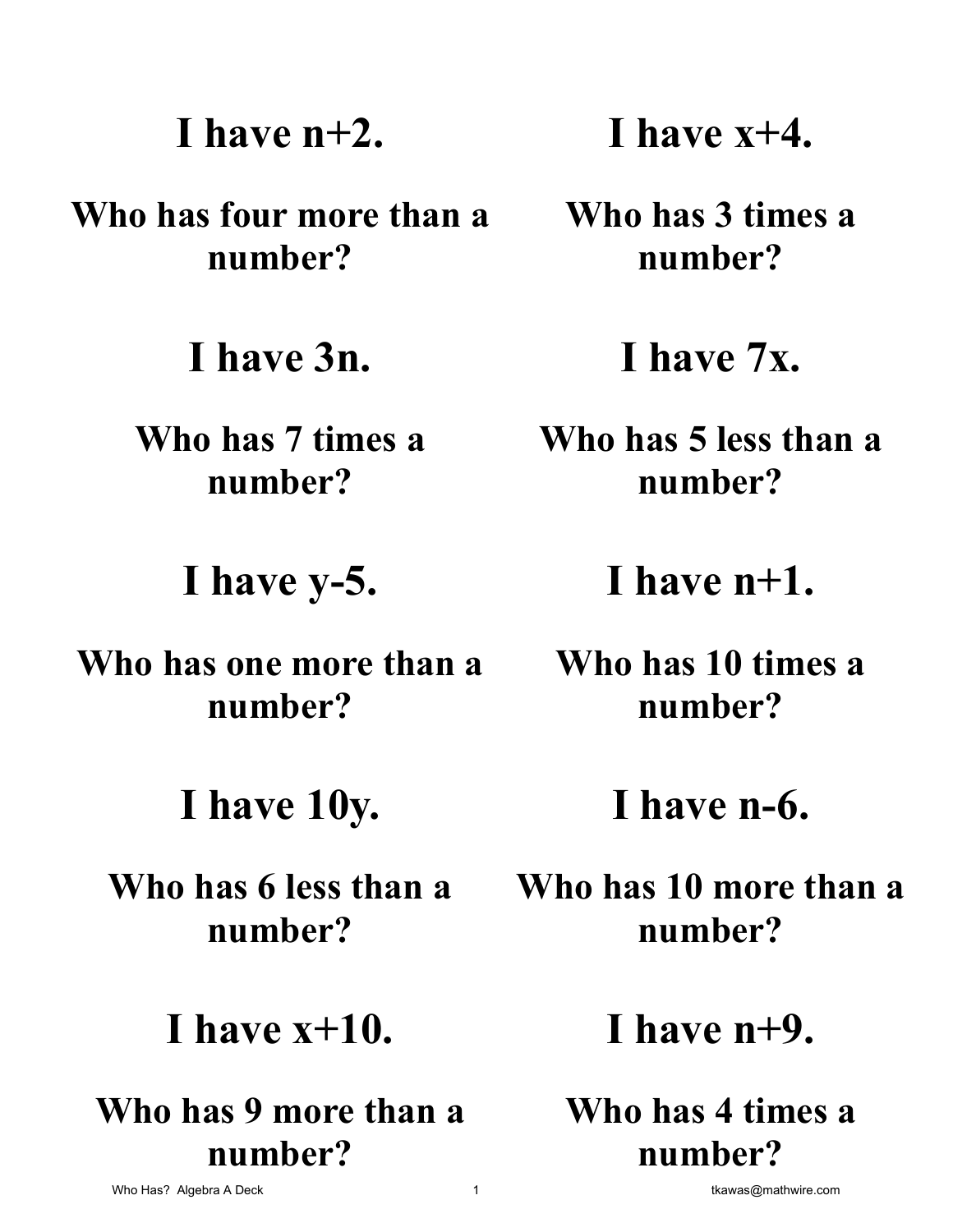# **I have 4t.**

**Who has 6 more than a number?** 

**I have x+5.** 

**Who has 2 less than a number?** 

**I have y-7.** 

**Who has 8 times a number?** 

**I have t-9.** 

**Who has 1 less than a number?** 

**I have y-4.** 

**Who has 7 more than a number?**  Who Has? Algebra A Deck **2** the community of the community of the community of the community of the community of the community of the community of the community of the community of the community of the community of the com

**I have k+6.** 

**Who has 5 more than a number?** 

**I have c-2** 

**Who has 7 less than a number?** 

**I have 8k.** 

**Who has 9 less than a number?** 

**I have n-1.** 

**Who has 4 less than a number?** 

**I have g+7.** 

**Who has 2 times a number?**